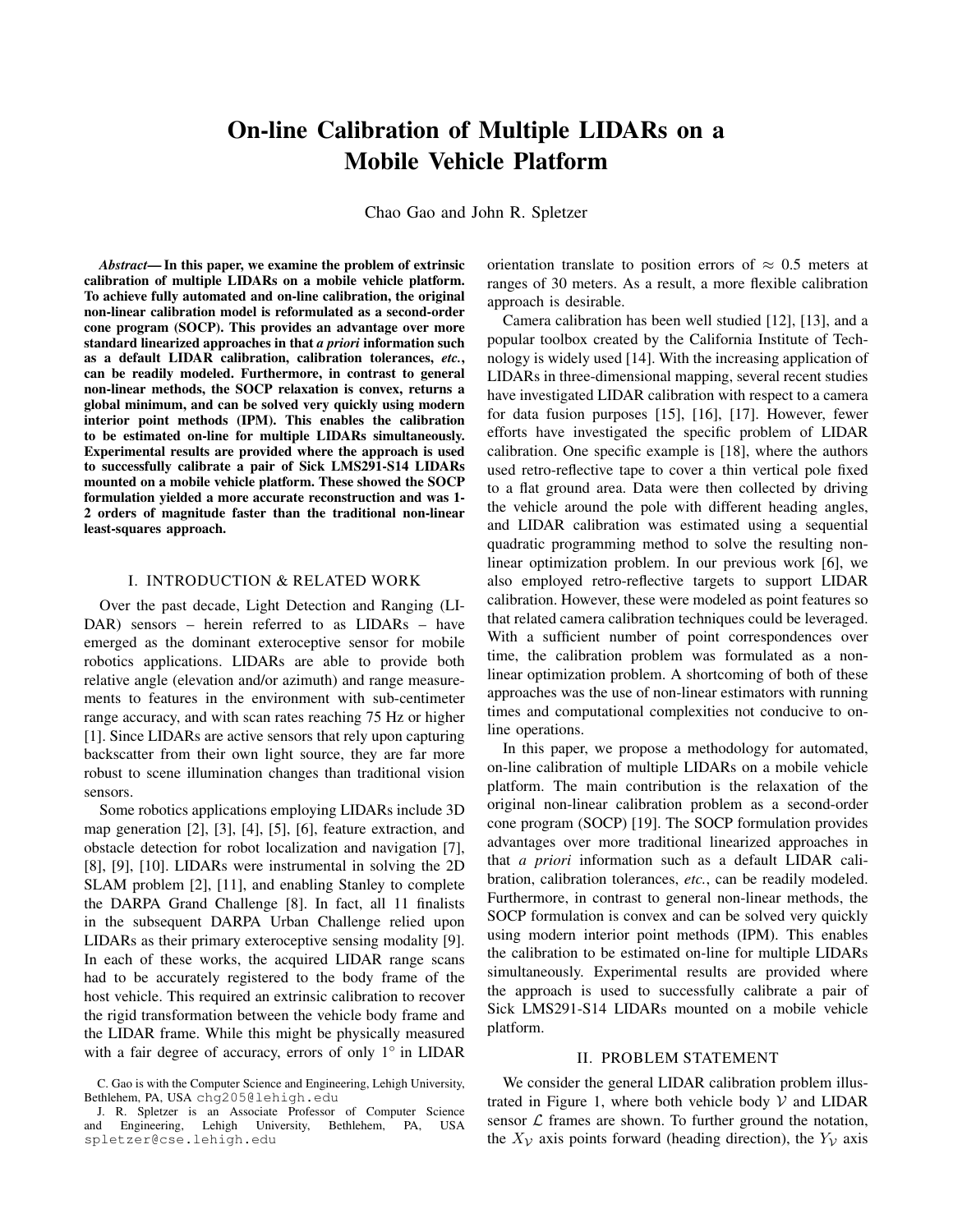

Fig. 1. A general configuration showing vehicle  $V$  and a LIDAR  $L$ coordinate frames. Both  $\mathcal V$  and  $\mathcal L$  are right handed.

points right and the  $Z_V$  axis points down. The LIDAR sensor frame  $\mathcal L$  is centered at the origin of the laser beam, the  $X_{\mathcal{L}}$  axis points in the right direction (center direction of the laser beam), the  $Y_{\mathcal{L}}$  axis points backward and the  $Z_{\mathcal{L}}$  axis points down. The extrinsic calibration problem can then be concisely stated as:

*Problem 2.1:* Develop an automated, on-line approach to recover the translation vector  $T_L^{\mathcal{V}} \in R^3$  and the rotation matrix  $R_{\mathcal{L}}^{\mathcal{V}} \in SO(3)$  relating the position and orientation of  $\mathcal L$  in  $\mathcal V$ .

Automation is desired to minimize the need for human involvement, while an on-line approach will support rapid re-calibration at the beginning of vehicle operations.

In solving the calibration problem, we make several assumptions. First, we assume the vehicle platform has the ability to estimate its position  $T_{\mathcal{V}}^{\mathcal{W}}$  and orientation  $R_{\mathcal{V}}^{\mathcal{W}}$  with respect to a fixed world frame W. Second, we assume that an initial calibration estimate  $(\hat{R}_{\mathcal{L}_i}^{\mathcal{V}}, \hat{T}_{\mathcal{L}_i}^{\mathcal{V}})$  for each LIDAR is available. Finally, we assume that the LIDAR systems are capable of simultaneously measuring range  $r$  and remission (reflectivity)  $\gamma$  values of features in the environment. While this may appear to be restrictive, there are a wide range of LIDAR systems (*e.g.*, Sick LMS Fast [1] and LD families [20], Hokuyo URG [21] and UTM families [22], Velodyne HDL-64E [23] *etc.*) with such capabilities.

## III. TECHNICAL APPROACH

At the highest level, the proposed calibration process can be reduced to four steps:

- 1) Operate the LIDARs while driving the vehicle through a calibration loop.
- 2) Automatically segment robust LIDAR features from each calibration loop.
- 3) Recover inter-loop feature correspondences across successive calibration loops.
- 4) Estimate the LIDAR calibration using the recovered point correspondences through second-order cone programming.

In this section, we provide details to the process.

# *A. Recovering Point Correspondences*

Given the vehicle pose  $(R_V^{\mathcal{W}}, T_V^{\mathcal{W}})$  in W and the LI-DAR extrinsic calibration parameters  $(R_{\mathcal{L}}^{\mathcal{V}}, T_{\mathcal{L}}^{\mathcal{V}})$ , features segmented from the LIDAR scan as the vehicle traverses the environment can be registered to  $W$  by

$$
X_{\mathcal{W}} = R_{\mathcal{V}}^{\mathcal{W}} \cdot (R_{\mathcal{L}}^{\mathcal{V}} \cdot X_{\mathcal{L}} + T_{\mathcal{L}}^{\mathcal{V}}) + T_{\mathcal{V}}^{\mathcal{W}}.
$$
 (1)

From (1) – and assuming that the vehicle pose can be estimated over time – we see that there are 9 unknowns corresponding to the three Euler angles in  $R_{\mathcal{L}}^{\mathcal{V}}$ , the three translation offsets in  $T_{\mathcal{L}}^{\mathcal{V}}$  and the position of the segmented feature  $X_w = [x_w, y_w, z_w]^T$  in W. Thus, with a sufficient number of point correspondences, we can solve for the LIDAR extrinsic calibration directly. Such approaches have been used extensively in camera calibration where checkerboard targets allowed point correspondences to be reliably segmented across multiple images using the high contrast of corner features [12], [13]. Inspired by this, we placed several pieces of retro-reflective tape upon vertical poles along a calibration loop to facilitate tracking feature correspondences over time. These targets were reliably segmented from the background using a simple threshold operation ( $\gamma > \gamma_{min}$ ) on the LIDAR remission measurements. This is illustrated at Fig. 2, where a sample landmark pole with two retroreflective targets is shown on the left. The same pole as viewed by a scanning LIDAR is shown at the right. The locations of two targets as segmented through the threshold operation are clearly visible (highlighted by red crosses).



Fig. 2. (Left) A landmark pole used during the LIDAR calibration process. The retro-reflective targets were automatically segmented to track correspondences across multiple calibration loops. These are highlighted by red crosses in the LIDAR scan (right).

Note that the segmented targets were clearly not point features (typical size was 10 cm  $\times$  15 cm). We examined clustering approaches to reduce the target to a point feature, and also treated each valid target point as a single noisy LIDAR measurement so that multiple measurements were associated with each target. Both approaches yielded comparable results. The latter eliminates the clustering step, but dramatically increases the number of correspondences (and thus system equations) artificially. However, since our optimization approach outlined in Section III-B was very efficient computationally, this impact was negligible. The results presented herein employed the latter approach.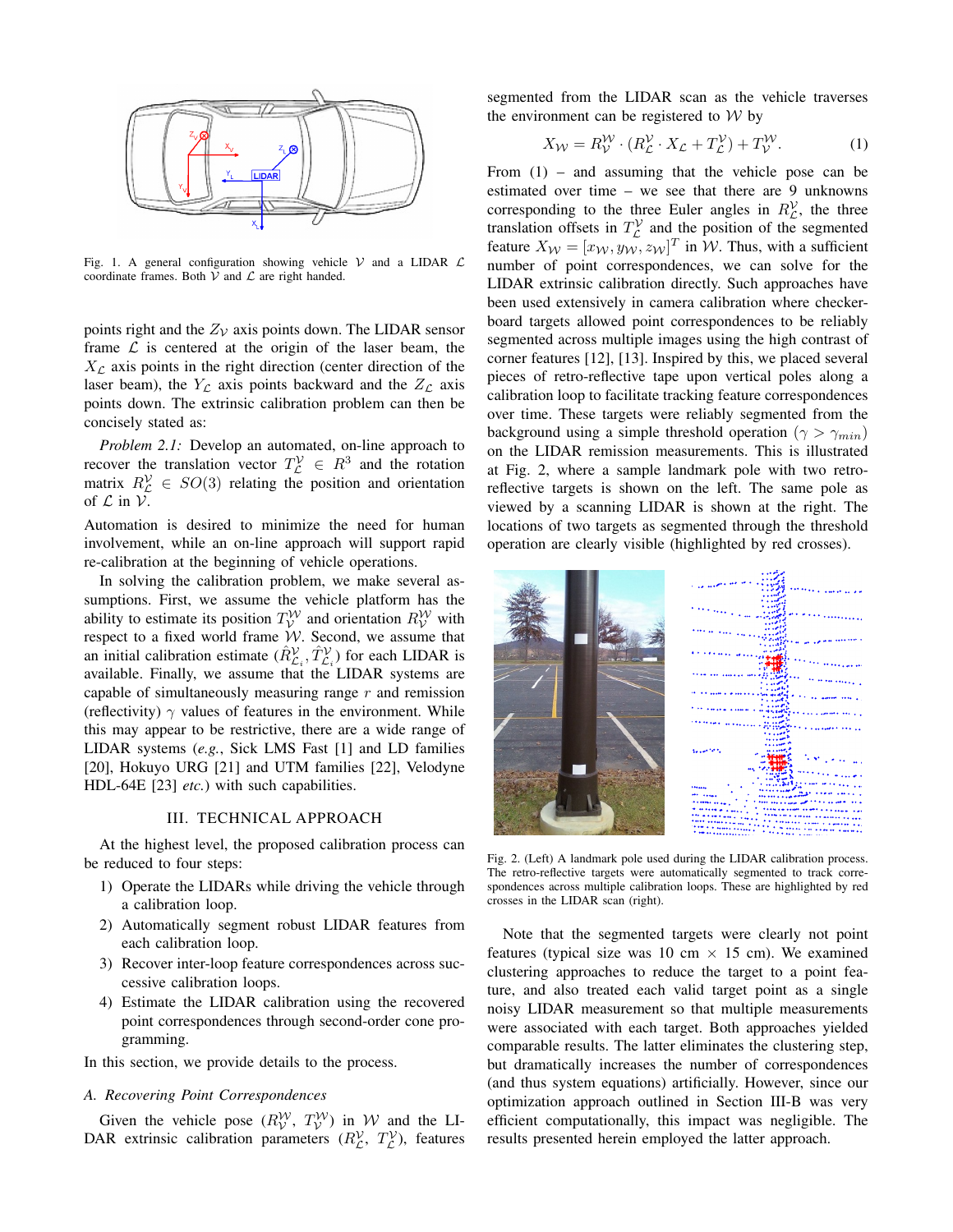We should also note that there is always the potential for noise in the target segmentation process, *i.e.*, that the returned remission value of naturally occurring features exceeds our threshold  $\gamma_{min}$ . The presence of noise can be mitigated to a point by a simple validation gate on target size. We also placed the targets in pairs as shown in Fig. 2 with a known inter-target baseline that could also be used as a validation gate. In practice, these were sufficient to enable reliable target segmentation. An additional benefit of using such pairs is that they provided constraints that also could be used in the calibration process. This is discussed in more details in Section III-B. With the targets reliably segmented for each calibration loop, establishing correspondences across multiple calibration loops was trivial so long as the distance between calibration poles was small compared to error associated with the initial LIDAR calibration.

# *B. Problem Formulation: An SOCP Approach*

Consider a vehicle with  $N_l$  LIDARs. Ultimately, we need to register the acquired range scans from each LIDAR frame  $\mathcal{L}_i$  to a common world frame W. This registration requires knowledge of extrinsic parameters of both the LIDAR frame relative to the vehicle frame  $(R_{\mathcal{L}_i}^{\mathcal{V}}, T_{\mathcal{L}_i}^{\mathcal{V}})$  and the vehicle frame versus time with respect to the world frame  $(R_V^{\mathcal{W}}(t), T_V^{\mathcal{W}}(t))$ . With point correspondences obtained as in Section III-A, the coordinates of these feature points  $X_{j,\mathcal{L}_i} = [x_{j,\mathcal{L}_i}, y_{j,\mathcal{L}_i}, z_{j,\mathcal{L}_i}]^T$  in the LIDAR frame can be transformed to W by

$$
X_{j,W} = R_V^W(t)(R_{\mathcal{L}_i}^V X_{j,\mathcal{L}_i} + T_{\mathcal{L}_i}^V) + T_V^W(t)
$$
 (2)

where  $j = 1, 2, \ldots, N_t$  corresponds to the target index. Note from our assumptions in Section II,  $R_V^{\mathcal{W}}(t)$ ,  $T_V^{\mathcal{W}}(t)$ are estimated directly by the vehicle pose system, while the LIDAR extrinsic parameters  $R_{\mathcal{L}_i}^{\mathcal{V}}, T_{\mathcal{L}_i}^{\mathcal{V}}$  need to be recovered through calibration process.

A straightforward technique to recover the LIDAR calibration would be to employ a non-linear weighted least squares approach of the form

$$
\min_{R_{\mathcal{L}_i}^{\mathcal{V}}, T_{\mathcal{L}_i}^{\mathcal{V}}, X_{j, \mathcal{W}}^*} \sum_{i=1}^{N_l} \sum_{j=1}^{N_t} ||X_{j, \mathcal{W}} - X_{j, \mathcal{W}}^*||^2
$$
(3)

where,  $X^*_{j,\mathcal{W}}$  is the estimated positions of the targets in W. Such an approach was used in our previous paper [6], and solved using a sequential quadratic programming approach [24]. While this provided acceptable calibration results, it could not be implemented on-line as considerable time was required by the non-linear solver. To remedy this, we take a different approach in this work.

As mentioned in Section II, we assume that an initial – albeit potentially poor – calibration estimate  $(\hat{R}_{\mathcal{L}_j}^{\mathcal{V}}, \hat{T}_{\mathcal{L}_j}^{\mathcal{V}})$  for each LIDAR is available from physical measurements. This allows us to approximate  $R^{\mathcal{V}}_{\mathcal{L}_i}$  as

$$
R_{\mathcal{L}_i}^{\mathcal{V}} \approx \hat{R}_{\mathcal{L}_i}^{\mathcal{V}} (I + \Delta R_{\mathcal{L}_i}^{\mathcal{V}})
$$
 (4)

where  $\Delta R_{\mathcal{L}_i}^{\mathcal{V}}$  is given by

$$
\Delta R_{\mathcal{L}_i}^{\mathcal{V}} = \begin{bmatrix} 0 & \Delta \Phi_z & -\Delta \Phi_y \\ -\Delta \Phi_z & 0 & \Delta \Phi_x \\ \Delta \Phi_y & -\Delta \Phi_x & 0 \end{bmatrix}
$$
 (5)

and where  $\Delta \Phi_x$ ,  $\Delta \Phi_y$  and  $\Delta \Phi_z$  are offsets or errors in the physical measurements compared to the actual orientation angles [25]. Applying (4) to (2) we obtain

$$
\hat{X}_{j,\mathcal{W}} = R_{\mathcal{V}}^{\mathcal{W}}(t)(\hat{R}_{\mathcal{L}_i}^{\mathcal{V}}(I + \Delta R_{\mathcal{L}_i}^{\mathcal{V}})X_{j,\mathcal{L}_i} + T_{\mathcal{L}_i}^{\mathcal{V}}) + T_{\mathcal{V}}^{\mathcal{W}}(t)
$$

and (3) reduces to a standard linear least squares minimization problem which can be solved directly. In practice, we found shortcomings with such an approach. Because of linearization errors in the rotation matrix and since the problem was unconstrained, we would obtain calibration solutions that while minimizing the reprojection residuals were obviously inconsistent with physical measurements. However, the linear approximation has a significant advantage in that the objective function was now convex. So, to mitigate the impact of linearization errors, we recast the problem as a second-order cone program (SOCP) which can be rewritten equivalently as

$$
\min_{\Delta R_{\mathcal{L}_i}^{\mathcal{V}}, T_{\mathcal{L}_i}^{\mathcal{V}}, X_{j, \mathcal{W}}^*} t
$$
\ns.t. (6)

Note that as written, (6) and the least-squares formulation are equivalent. However, the strength of the SOCP is that additional constraints can be integrated that exploit *a priori* information regarding system geometry. For example, let us assume that the Euler angles of the initial LIDAR calibration estimate are accurate to within a tolerance of  $\pm \delta$ . These calibration tolerances can be written as a second-order cone constraint of the form  $||\Delta\Phi|| \leq \delta$ . Bounds on translation errors could be written similarly as  $||T_{\mathcal{L}}^{\mathcal{V}} - \hat{T}_{\mathcal{L}}^{\mathcal{V}}|| \leq \epsilon$ . Furthermore, we can also exploit *a priori* knowledge regarding the relative positions of targets. For example, the translation between a pair of targets  $t_i$  and  $t_j$  on the same calibration pole can be approximated as  $T_{t_i}^{t_j} = [0, 0, b]^T$  where b is the measured target baseline. This can also be written as a second-order cone constraint of the form  $||X_{j,\mathcal{W}}^* - X_{i,\mathcal{W}}^* - T_{t_i}^{t_j}|| \leq \beta$ . Other constraints – such as tolerances relating to the relative pose of LIDAR pairs – can also be imagined. Regardless, the net effect of these constraints is to reduce the feasible set of (6) to a set of physically consistent measurements to limit the effect of linearization on the problem solution. We can now rewrite (6) as

$$
\min_{\Delta R_{\mathcal{L}_i}^{\mathcal{V}}, \hat{Y}_{\mathcal{L}_i}^{\mathcal{V}}, \hat{X}_{j, \mathcal{W}}} \quad t
$$
\ns.t.\n
$$
\sum_{i=1}^{N_l} \sum_{j=1}^{N_t} ||\hat{X}_{j, \mathcal{W}} - X_{j, \mathcal{W}}^*||^2 \le t
$$
\n
$$
||\Delta \Phi_{x_i}|| \le \delta_{x_i}, \quad i = 1 : N_l
$$
\n
$$
||\Delta \Phi_{y_i}|| \le \delta_{y_i}, \quad i = 1 : N_l
$$
\n
$$
||\Delta \Phi_{z_i}|| \le \delta_{z_i}, \quad i = 1 : N_l
$$
\n
$$
||T_{\mathcal{L}_i}^{\mathcal{V}} - \hat{T}_{\mathcal{L}_i}^{\mathcal{V}}|| \le \epsilon_i, \quad i = 1 : N_l
$$
\n
$$
||X_{j, \mathcal{W}}^* - X_{i, \mathcal{W}}^* - T_{t_i}^{t_j}|| \le \beta_{ij},
$$
\n
$$
i = 1 : 2 : N_t, \quad j = 2 : 2 : N_t
$$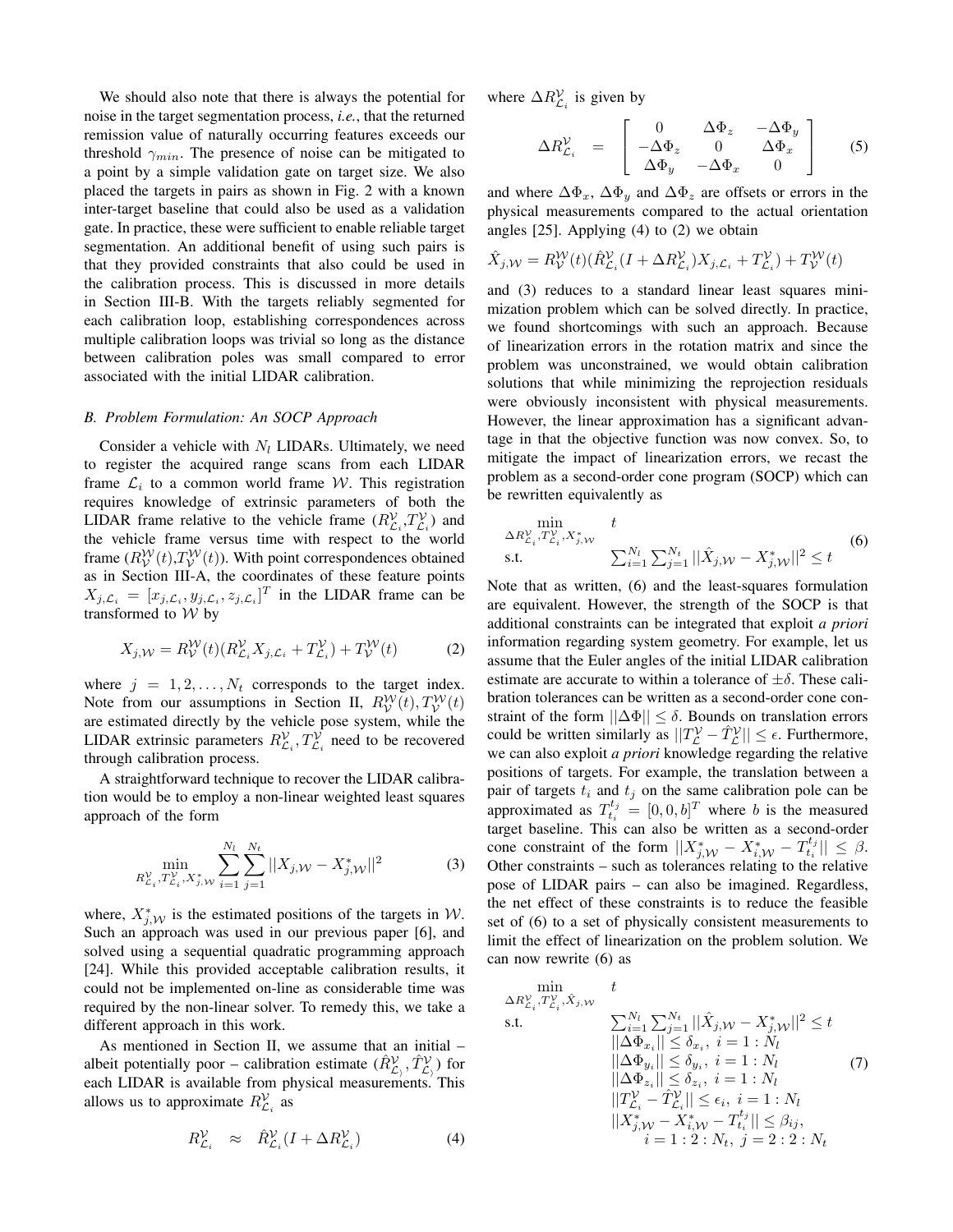Note that since each of the constraints we have introduced is a second-order cone constraint, the problem is still a SOCP and can be solved very quickly. However, we must recognize that although we obtain a globally optimal solution to (7), this is only a linearized relaxation of the original problem. As a result, two shortcomings must be addressed. First, because of the approximation in (4), the recovered rotation matrices  $R_{\mathcal{L}_i}^{\mathcal{V}} \notin SO(3)$ . In other words, they will not be valid rotation matrices. To remedy this, we use Singular Value Decomposition (SVD) to decompose  $R_{\mathcal{L}_i}^{\mathcal{V}} = U_i D_i V_i^T$ , and then find the closest valid rotation matrix  $R_{\mathcal{L}_i}^{*\mathcal{V}} = U_i I V_i^T$ where  $I$  is the identity matrix. A second side effect of our convex relaxation is that we cannot guarantee a globally optimal solution. Furthermore, because the recovered rotation matrices  $R_{\mathcal{L}_i}^{\mathcal{V}}$  were modified, the solution was no longer *locally* optimal. To address this, we solved (7) a second time using the recovered values  $(R_{\mathcal{L}_i}^{*\mathcal{V}}, T_{\mathcal{L}_i}^{\mathcal{V}})$  as our new "initial" calibration estimate. While in theory additional iterations have the potential to refine the solution further, in practice we found that only 2 iterations were typically required to achieve a stable solution.

#### *C. Implementation Specific Model Refinements*

For our specific implementation, two additional refinements to the calibration model were necessary. The first relates to our means for estimating the vehicle pose, which relied heavily upon GPS. GPS measurements are subject to both random error as well as deterministic shifts associated with changes in the number and geometry of visible satellites. Since these shifts are strongly correlated in time, we augmented (7) by associating a GPS bias  $S_k =$  $[s_{x_k}, s_{y_k}, s_{z_k}]^T$ ,  $k = 1...N_c$  with each calibration loop, where  $N_c$  is the number of loops. Note that since this is attempting to compensate for inter-loop shifts, by convention  $S_1 \equiv [0, 0, 0]^T$ . Also note that localization solutions not relying upon GPS would not require this refinement.

The second modification relates to our approach for segmenting features. As discussed previously in Section III-A, we treat multiple LIDAR hits on a single target as independent, noisy measurements. One downside with such an approach is that targets that receive a larger number of LIDAR hits (*e.g.*, as a result of being closer to the vehicle) have the potential to bias results. To mitigate this effect, the reprojection residuals are weighted where the weight  $W_{i,j,k}$ is inversely proportional to the number of hits by the  $i^{th}$ LIDAR on the  $j^{th}$  target during the  $k^{th}$  calibration loop. With these two refinements, the first constraint in (7) becomes

$$
\sum_{i=1}^{N_l} \sum_{j=1}^{N_t} \sum_{k=1}^{N_c} W_{i,j,k} ||\hat{X}_{i,j,k,W} - X_{j,W}^* - S_k||^2 \le t \qquad (8)
$$

Note that should the targets be reduced to a single point in a pre-processing stage, such a weighting would also be unnecessary.



Fig. 3. Experimental test bed for LIDAR calibration experiments. Ben integrates an OXTS RT-3050 for 6DoF vehicle pose estimation, and a pair of roof mounted vertically scanning Sick LMS291-S14 LIDARs (circled red) to capture relative range measurements.

#### IV. EXPERIMENTAL RESULTS

## *A. Experimental Setup*

The mobile-platform used in our experiments was "Little Ben," which previously had served as the Ben Franklin Racing Team's entry in the DARPA Urban Challenge [26]. Vehicle pose was provided by an Oxford Technical Solutions (OxTS) RT-3050, which uses a Kalman filter based algorithm to fuse inertial measurements, GPS updates with differential corrections, and odometry information from the host vehicle. It provides 6-DoF pose updates at 100 Hz with a stated accuracy of 0.5 meters circular error probable (CEP). A pair of vertically scanning Sick LMS291-S14 were mounted on the roof of "Little Ben". The two LIDARs are highlighted (circled red) in Fig. 3. The LMS291s offer centimeter-level range accuracy with a  $90^\circ$  field of view, and a sufficiently fast scan rate (75 Hz) to facilitate data capture at reasonable driving speeds.

All experiments were conducted in the parking lots adjacent to Lehigh's Stabler Arena. During data acquisition, Ben was driven multiple times around an L-shaped calibration loop shown at Fig. 4 at speeds of  $\approx 10$ -15 km/hr. This loop contained 4 calibration poles, for a total of 8 targets per loop. The targets were 15 cm  $\times$  10 cm in size, and with an intra-pole vertical spacing of 1.0-1.5 meters as shown previously at Figure 2. CVX [27] was used to solve the SOCP, which integrated constraints on translation and orientation tolerances for the initial LIDAR calibration estimates, as well as the relative translation between the two LIDARs, and target geometry constraints as discussed in Section III-B. In all of our experiments, 2 SOCP iterations were run to mitigate the linearizaton error.

# *B. Calibration Results*

Summary quantitative calibration results are shown at Table I. In this, we contrast the performance of our SOCP approach with a non-linear least squares (NLLS) implementation [24] using mean absolute error (MAE) of the target reprojection residuals and run time as performance metrics. In each case, the optimization processes were run on an Intel Core2 Quad CPU Q9300 @ 2.5 GHz. Note that the time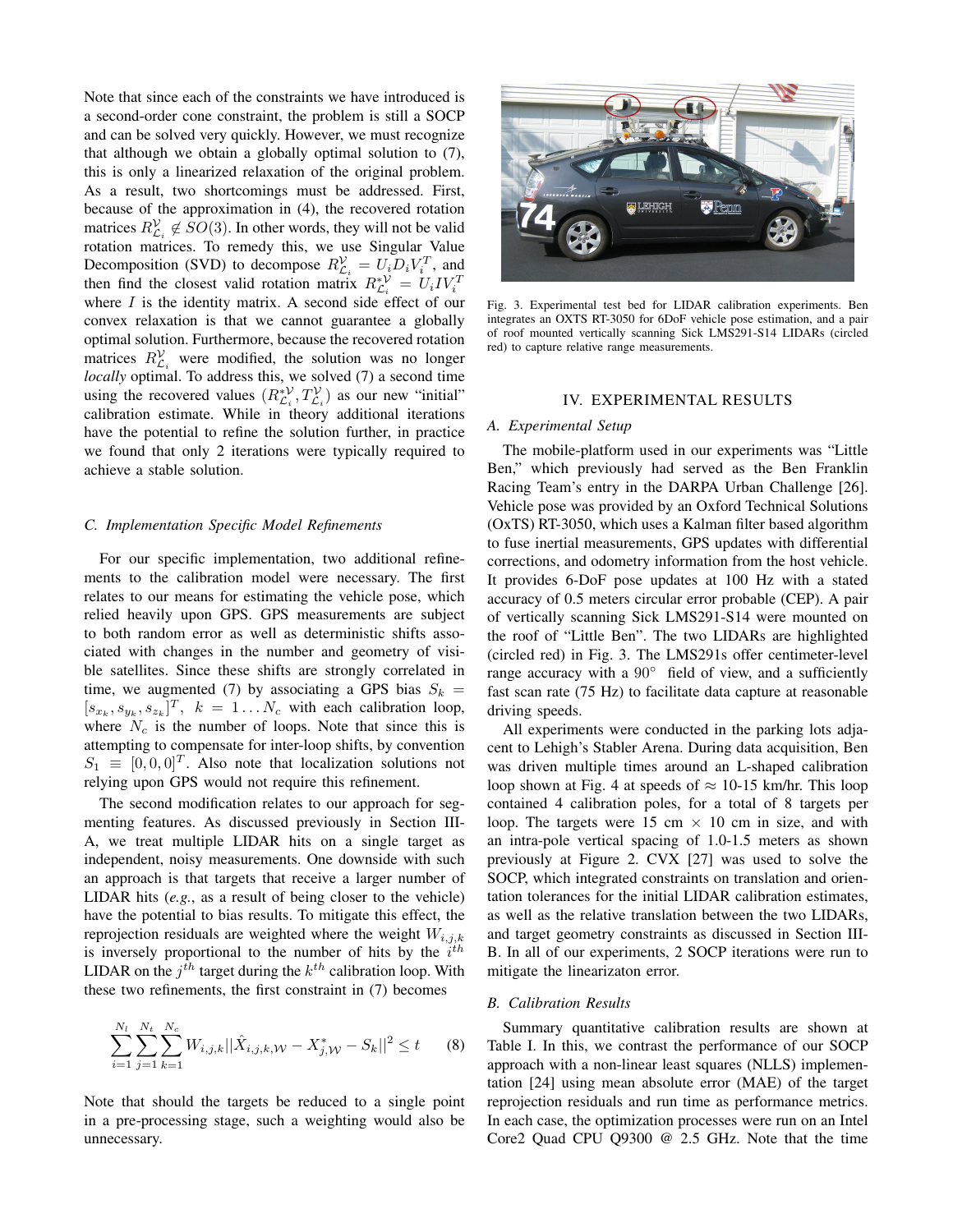

Fig. 4. Reconstruction of the calibration loop used during testing. A total of 8 targets were observed during each loop traversal.

reported for the SOCP is that needed for both iterations. From these results, we make several observations. First,

TABLE I SUMMARY CALIBRATION RESULTS FOR SOCP AND NLLS ESTIMATORS

| Loops         | Points | <b>SOCP</b> | <b>NLLS</b>        | <b>SOCP</b> | <b>NLLS</b> |
|---------------|--------|-------------|--------------------|-------------|-------------|
|               |        | MAE (cm)    | MAE (cm)           | time(s)     | time(s)     |
|               | 131    | 13.48       | 15.25              | 0.69        | 14.92       |
| 2             | 257    | 20.05       | 21.34              | 0.76        | 32.11       |
| $\mathcal{R}$ | 392    | 21.35       | 23.17              | 0.82        | 40.28       |
|               | 515    | 20.22       | $21.\overline{83}$ | 0.94        | 64.43       |
|               | 636    | 21.14       | 22.52              | 1.07        | 66.83       |
|               | 762    | 20.79       | 22.36              | 1.23        | 80.97       |

SOCP outperforms the NLLS estimator in terms of the MAE metric for all 6 of the data sets examined. Moreover, the SOCP if also far more efficient computationally. While the difference in MAE performance was  $\approx 8\%$ , run times for the SOCP formulation were nearly 2 orders of magnitude faster than the NLLS implementation. We should also emphasize that these results are presented for only 2 LIDARs, and we would expect these times to scale similarly to the trend shown in Table I as the number of LIDARs increased. We also note that the MAE in both cases is roughly the same for 2-6 calibration loops. As such, we would expect only incremental benefits from increasing the loop number.

We were admittedly surprised initially that the magnitude of the reprojection errors was not smaller. However, upon further review we note that a portion of this error can be attributed to using each LIDAR target hit as an independent "noisy" measurement for the position of the target center. Even with perfect estimates of the vehicle pose and the LIDARs' extrinsic calibration, the MAE would still be nearly 5 cm due solely to target geometry. We expect the majority of the remaining error was related to uncertainty in vehicle pose. The OxTS RT-3050 has a stated accuracy of 50 cm CEP, meaning that 50% of the  $x-y$  position errors would fall within a 50 cm radius. Since the remaining residual error was small in comparison to the vehicle pose error, we were satisfied with the results.

In an attempt to characterize the impact of linearization on solution stability, we repeated the above calibration procedures while varying the initial LIDAR calibration estimate. Specifically, errors of up to  $\pm 5^{\circ}$  were simultaneously added to each of the Euler angles of  $\hat{R}_{\mathcal{L}_i}^{\mathcal{V}}$  to gain insights into how sensitive our recovered calibration solution was to the initial calibration estimate. Results from these experiments are summarized at Figure 5. These show that despite the introduction of errors up to  $5^\circ$ , the recovered Euler angle estimates deviated by less than 0.028◦ from the original calibration estimate.



Fig. 5. Difference in Euler angles vs. initial calibration accuracy. Despite the introduction of errors of up to  $\pm 5^{\circ}$ , the recovered Euler angle estimates deviated by less than 0.028<sup>°</sup>

We also evaluated the calibration performance qualitatively. Fig. 6 shows a representative scene reconstruction obtained by reprojecting front and back LIDAR range measurements using the initial calibration estimate (top), and the extrinsic parameters recovered using the proposed calibration approach (bottom). In this example, correspondences were collected from 6 calibration loops, and the reprojection was generated from another independent loop. Improvements in data fusion between the two LIDARs from the calibration process are clearly visible.



Fig. 6. Reconstruction results before (top) and after LIDAR calibration. Improvements in reprojection and data fusion between the front (red) and back (blue) LIDARS are clearly visible.